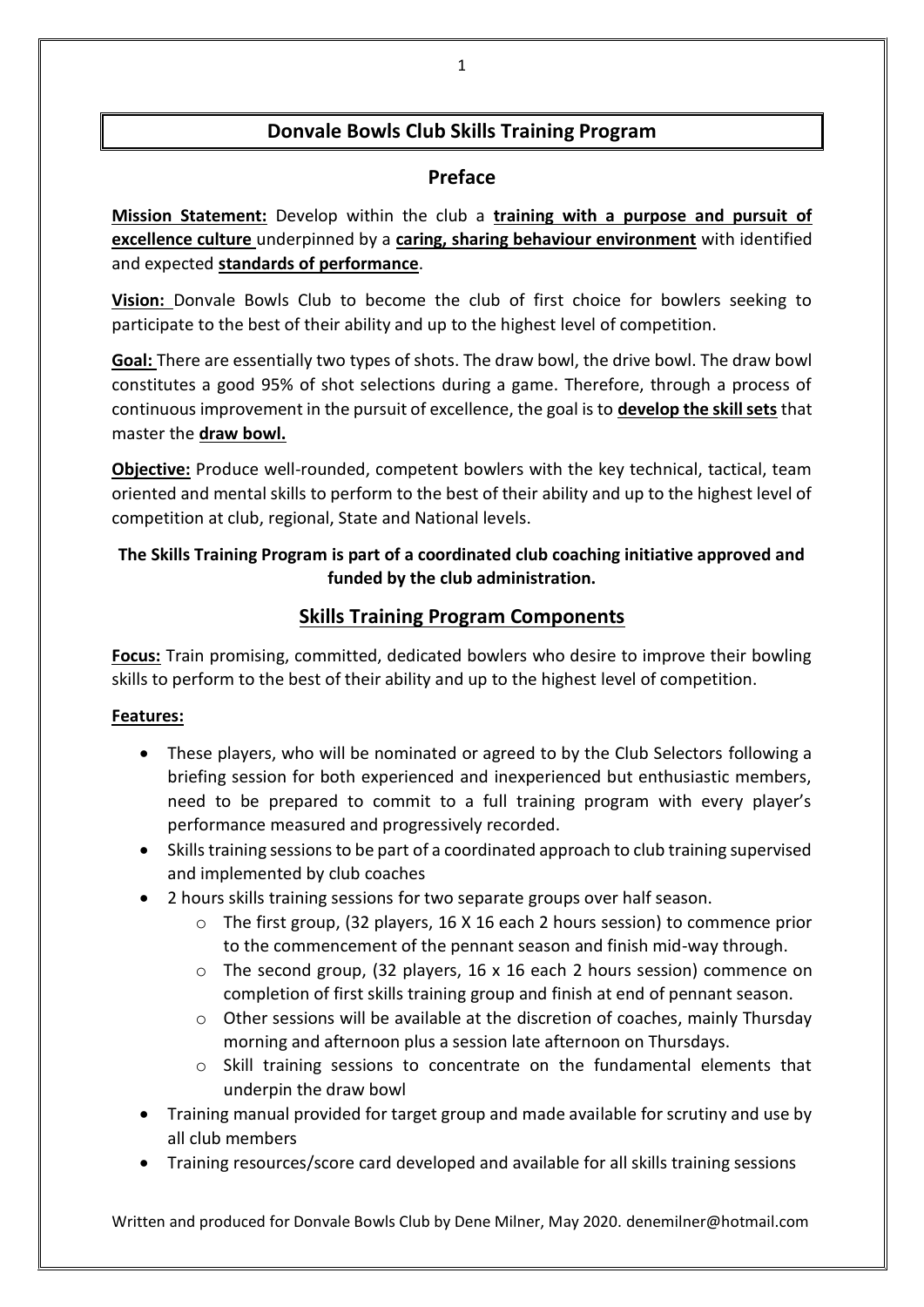• Focus workshop/s and debrief

**This manual includes understandings, knowledge, experiences about bowls from Papa, Tiger, Danny, Bear.**

#### **Draw Bowl Skill Training Focus:**

- Pre-delivery routine
- Visualisation line shoulder
- Delivery technique
- Finish

#### **Training Session Format:**

**Warm-up**. (15 minutes)

• **Stretching** (3+ minutes)



Sit and Reach Stretch

**Neck Stretch** 

Inner Thigh Stretch

• **Line of Fire** (3+ minutes) Mat placed 5 metres from the six feet mark. Draw four bowls forehand and four bowls back hand over marker into the ditch. (8 bowls) **Repeat**

**Objective:** Fine tune pre-delivery and delivery technique. Stay down on the mat and consistently deliver draw bowl down the line over target. Hold delivery position until bowl is in the ditch. Key slogans.

#### **"eyes down, head down, stay down - focus on the process - extension, finish down the line"**

**Line of fire**

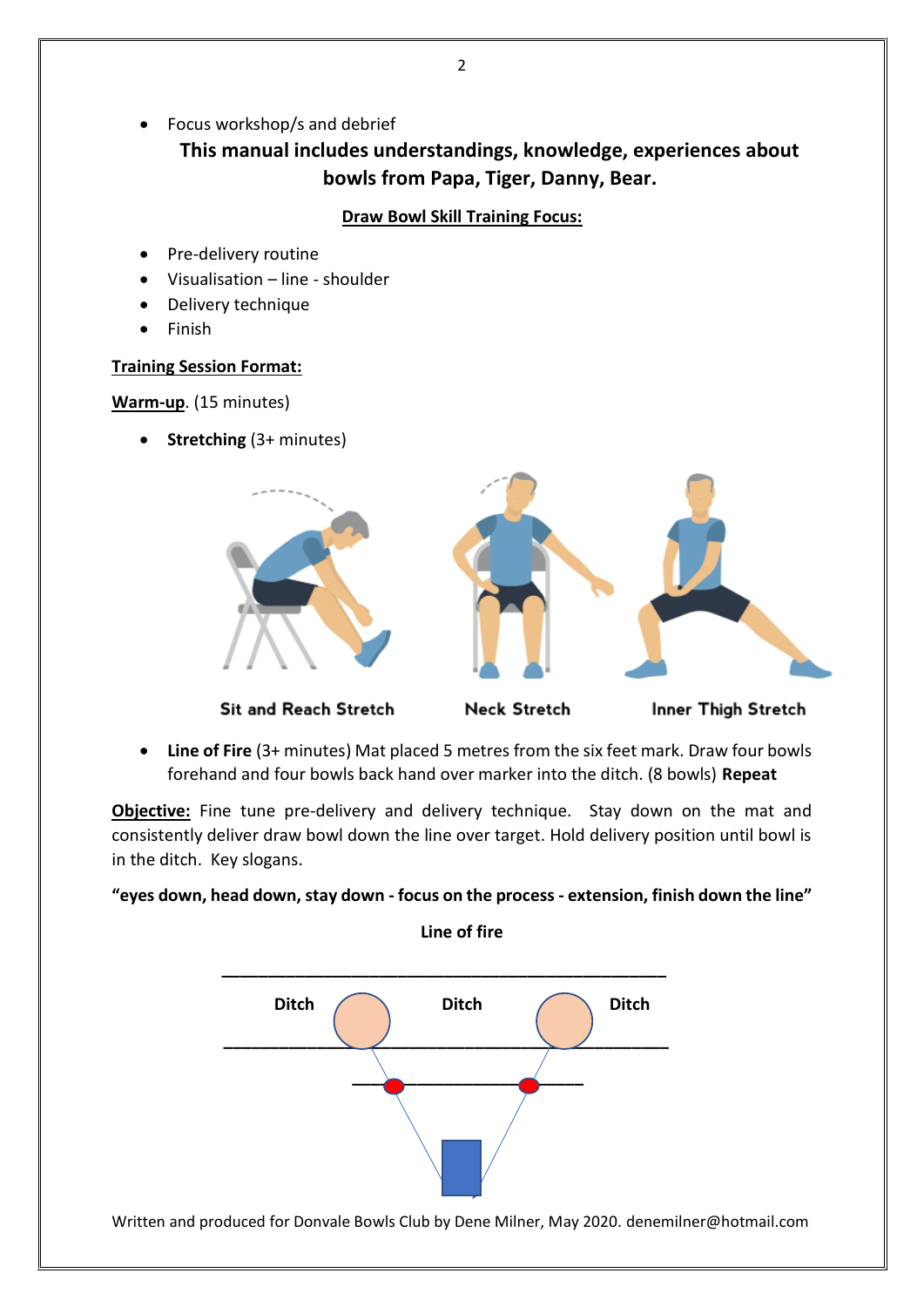• **Caterpillar** (9+ minutes) Place mat on green. Draw bowl 4 bowls on forehand so that each bowl finishes head to tail. Return on back hand. Draw bowl 4 bowls on back hand so that each bowl finishes head to tail. Return on forehand. (16 bowls)

**Objective**: Find consistent line and shoulder. Each bowl to be a routine repetition of the previous bowl so that all 4 bowls finish in a line. Walk up and retrieve bowls. Key slogans.

**"eyes down, head down, stay down" - 'focus on the process"**

**"make each bowl count" - "extend, finish down the line, hold position for the count of 3"**



**Skill Drill Sessions:** Sessions focus on key elements of bowling essentials/fundamentals (draw bowl). Drills designed to reinforce and improve skill development, build confidence and consistency in meeting **performance targets**. Skill training drills are structured and repetitive requiring discipline and commitment to a consistent routine/process.

Training participants,

• **Pair/buddy up**. Choice of partner important. Your buddy is your confidante. They encourage, support, provide feedback and help record your progress. Your buddy is your teammate, someone you trust, you enjoy training and playing bowls with.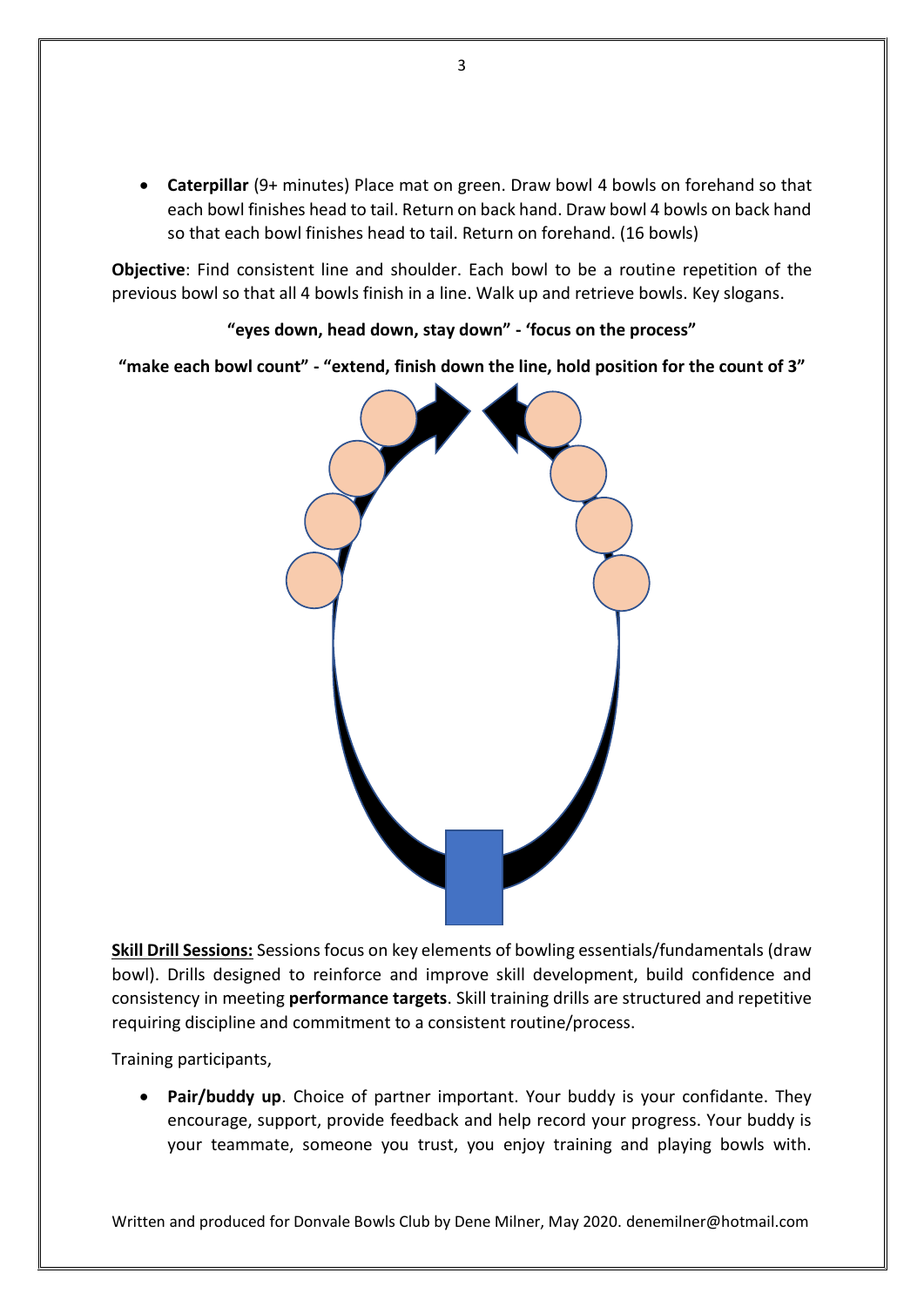Partner videos your delivery routine test on your mobile phone. Personal reference feedback.

- **Team up**. Each pair will pair up. Be **mindful** of the combination. An important ingredient of team performance and success is **compatibility.** Team choice/selection needs to be on the **same page** as you**.** Sessions involve **competition.** Team decides composition, playing positions.
- **Testing**. Each participant will be tested. There will be 3 tests. Beginning, middle, end. Each participant is **accountable** and takes **responsibility** for their own development. The **onus** is on you to be **committed, disciplined** and to **self-monitor** your progress. Apart from the standards set in this program, you need to set **your own goals and performance standards.** When you go out on the green do not **short-change** yourself.

**Tests:** Tests conducted in pairs. Your partner assesses, records for reference your delivery routine on your mobile. Your partner is a **positive** but **critical** observer of routine, attitude, commitment. They provide valuable feedback to help you **keep on track**.

- **Jack the mat**. Minimum length. Maximum length. (page 9)
- L**and the mat** draw bowl forehand. Minimum length. Maximum length.
- L**and the mat** draw bowl backhand. Minimum length. Maximum length.
- **Tunnel vision**. Forehand. Backhand. (5,10,15 metres) challenge variations.
- **The slide**. Forehand. Backhand. Line/speed/weight (5 metres) (10 metres)

**Team combinations:** An important element in skills training is to develop an understanding and appreciation of what **team means** and the **role** that each team member is expected to play. Skills training is not just about the technical competencies around the game. In my view this aspect requires lesser attention than what takes place **above the shoulders.** Skills training will focus on what I call **"train the brain".** The training materials you will use are designed to **challenge your thinking, condition your responses, provide experience.** Structured drills are designed to build **muscle memory** to a point where it **just feels right.** Some of you will be taken outside your comfort zone. It is important you face new challenges, experiences and see things in a different way. We increase and improve our learning by **taking the blinkers off**  through experience**.** Accept there is more than one way to achieve something.

#### **"experience is the great teacher – that's how you learn"**

#### **"before you learn to win you must first learn to fail many times over"**

#### **"the more times you fail the closer you are to winning"**

**The Meaning of Team:** (Luke Hodge Hawthorn Legend)

#### **"know your role - accept your role – play your role"**

Skills training is about player, team behaviour. Each person has a part to play. Expected performance is known, understood, measured. **Know, accept, play** your part in the team. Training **sets standards, discipline, commitment to excellence.** Make sure each time you go out on the green you **"train with a purpose, train with meaning". "Make each bowl count".**

Written and produced for Donvale Bowls Club by Dene Milner, May 2020. denemilner@hotmail.com

4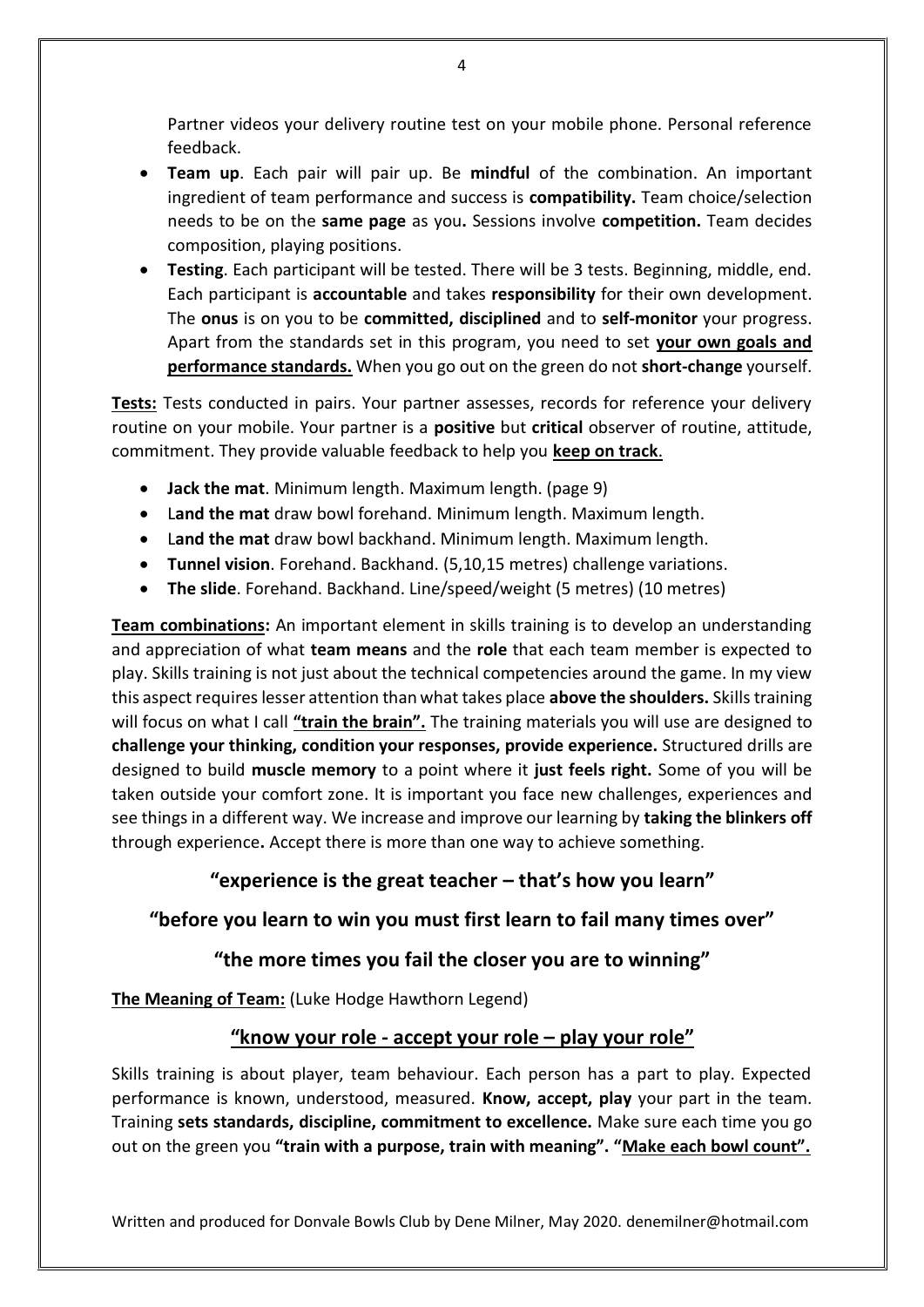## **"You play as you train" – "Have a Game Plan"**

**Pennant Structure:** Teams are 4 players. (one team) Within the one team there are two (2) teams. **Front End** (2 players) **Back End** (2 players)

#### **Front End: (engine room)**

Role of the front end is to establish solid foundations for **building the head.** The front end is not required to necessarily **hold shot.** Training will focus on players being skilled at consistently **"landing the mat".** This is the most basic, essential skill to be mastered**. This is your job/role to perfect**. What does this process require/mean?

- $\checkmark$  place mat and deliver jack as instructed to game plan (**jack the mat skill**)
- ✓ land the mat **(visual zone)** on chosen hand
- $\checkmark$  ensure 2/4 bowls delivered land the mat behind jack
- $\checkmark$  short bowls not to be more than one (1) playing mat short of the jack
- $\checkmark$  put pressure on your opposition by getting shot or at least second shot
- $\checkmark$  put pressure on your opposition by strategically placing bowls behind the jack
- $\checkmark$  change hand without question when instructed
- $\checkmark$  play without question "back end" shot selection
- $\checkmark$  keep accurate record of team score card and update team scoreboard
- $\checkmark$  keep accurate record of team performance assessment score card (page 21)
- $\checkmark$  be positive and support team/side members
- $\checkmark$  refrain from anti-social behaviour
- $\checkmark$  participate and support a team debrief
- ✓ be honest, proactive in discussing team **game plan** and **leadership** performance

#### **Back End: (fix and finish)**

Role of the back end is to **win the end.** This means bank end players have got to be competent all-round bowlers, have a game plan, be good communicators, show strong, strategic, composed, decision making and leadership. Bank end bowlers must be masters of **"landing the mat".** The bank end must also be technically competent in what I call the **5 C's. 1. Consolidate** start from the front end**. 2. Cover** to protect jack movement or removal of bowl. **3. Convert** to gain shot advantage. **4. Close the gate** to prevent open access by the opposition to the head. **5. Change the head** when the head is fragile or going pear shaped.

- $\checkmark$  land the mat, draw bowl delivery to add, reduce, hide, protect or cover
- $\checkmark$  play a weighted draw bowl to convert the head, hide jack, trail jack, shunt team short bowl, shunt opposition bowl
- $\checkmark$  play drive to clear/disturb head, jack in the ditch, kill head, take out a bowl/s
- $\checkmark$  have a game plan, believe, trust in it. This is what you should train for
- $\checkmark$  communicate precise clear instructions
- $\checkmark$  make strategic, smart decisions
- $\checkmark$  refrain from playing glory shots considering potential impact on team and side. The ultimate glory is the big board not your ego
- $\checkmark$  exhibit and maintain a positive and supportive demeanour

Written and produced for Donvale Bowls Club by Dene Milner, May 2020. denemilner@hotmail.com

5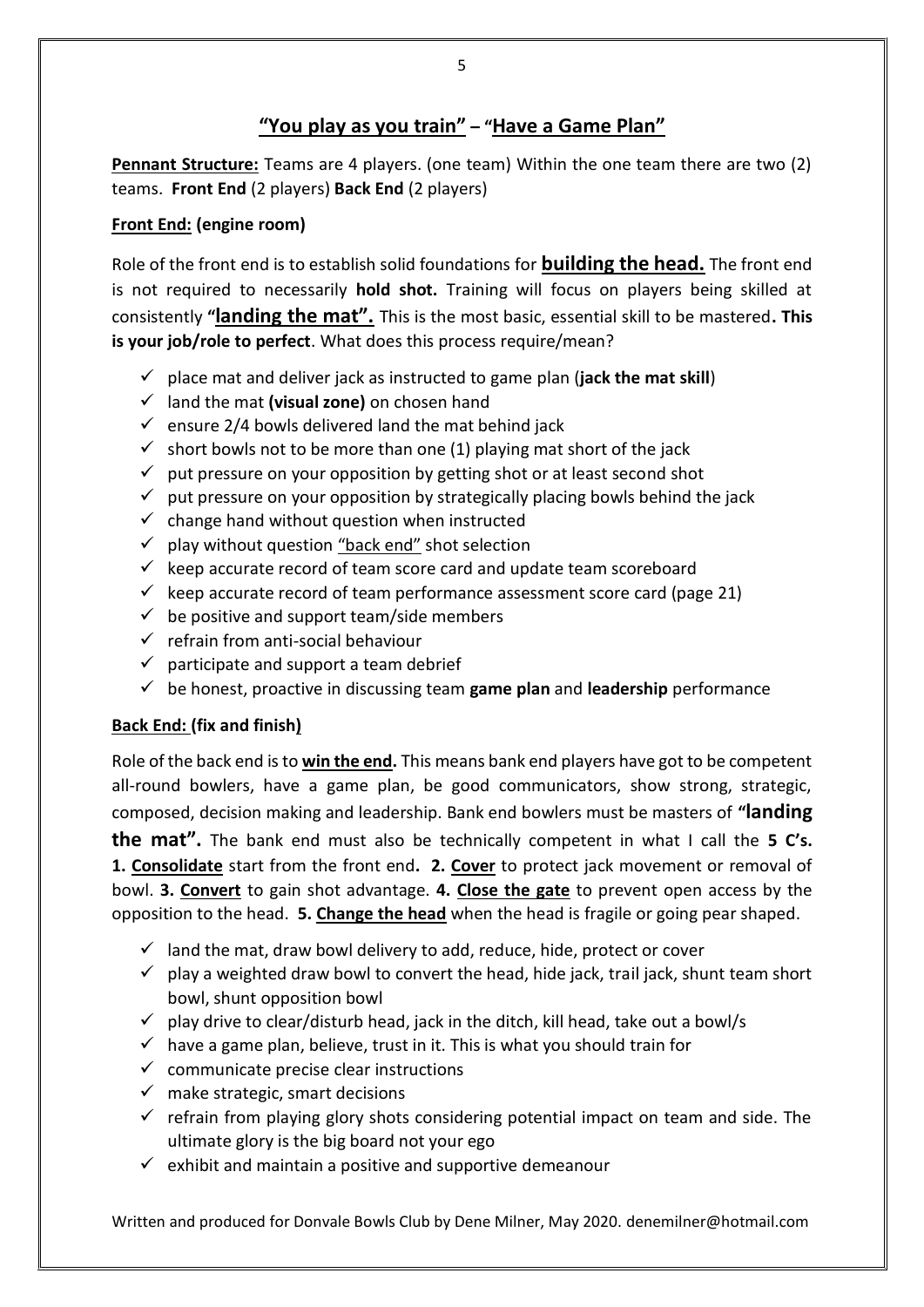- $\checkmark$  show responsible leadership and role model skills dealing directly with any team performance/behaviour issues that arise
- $\checkmark$  provide positive feedback for  $\checkmark$  the team player assessment scorecard
- $\checkmark$  conveniently meet with team members during game to reinforce team game plan and strategies/changes to implement (break pennant into quarters for review)
- $\checkmark$  involve team members in performance and progress of game
- ✓ deliver bowls as instructed without question **(team)**
- $\checkmark$  assess opposition strengths/weaknesses and revise game plan to suit
- $\checkmark$  apply and maintain consistent expected standards of performance. Set the bar
- $\checkmark$  be in control of the game dynamics against opposition skip and team members
- $\checkmark$  be honest and proactive in discussing team performances
- $\checkmark$  provide feedback on performance, training requirements, team composition
- ✓ take **ownership & responsibility** to improve your team before you **change your team.**

**Training Plan/Schedule:** All training sessions commence with warm-up (15 mins) followed by a selection of structured repetitive drills. (see below) Three sessions focus on testing performance levels.

**1. Jenny Craig Weight Control:** There are 2 versions of this drill. **The Slide**. **Back Flip.**

**Objective:** Develop consistent line and feel for the bowl on release. Build mind/muscle memory of what it **feels like** to deliver the bowl over **different lengths.** 

**"eyes down, head down, stay down". "focus on the process"**

**"make each bowl count". "extension, finish down the line"**

#### **"don't accept second best – challenge yourself"**

• **The Slide:** Mat is placed 5 metres (length can be varied to challenge delivery line) from the slide which is on draw line. Using 1 bowl play a draw delivery up the slide so that it comes back to you. Repeat the process. Each bowl you put down must be a **carbon copy** of your previous as with the caterpillar drill. You go through the exact same routine each time you deliver the bowl. You are building **consistent repetition** with the goal to **"make each bowl count".** Master the ability to do 10 repetitive, then 15, then 20 etc. Choose level on slide you want bowl to reach to develop **feel** and **muscle memory** for the speed/weight/length needed.

> **"If my Mind can see it and I trust and believe it, Then, I can achieve it"**

Written and produced for Donvale Bowls Club by Dene Milner, May 2020. denemilner@hotmail.com

6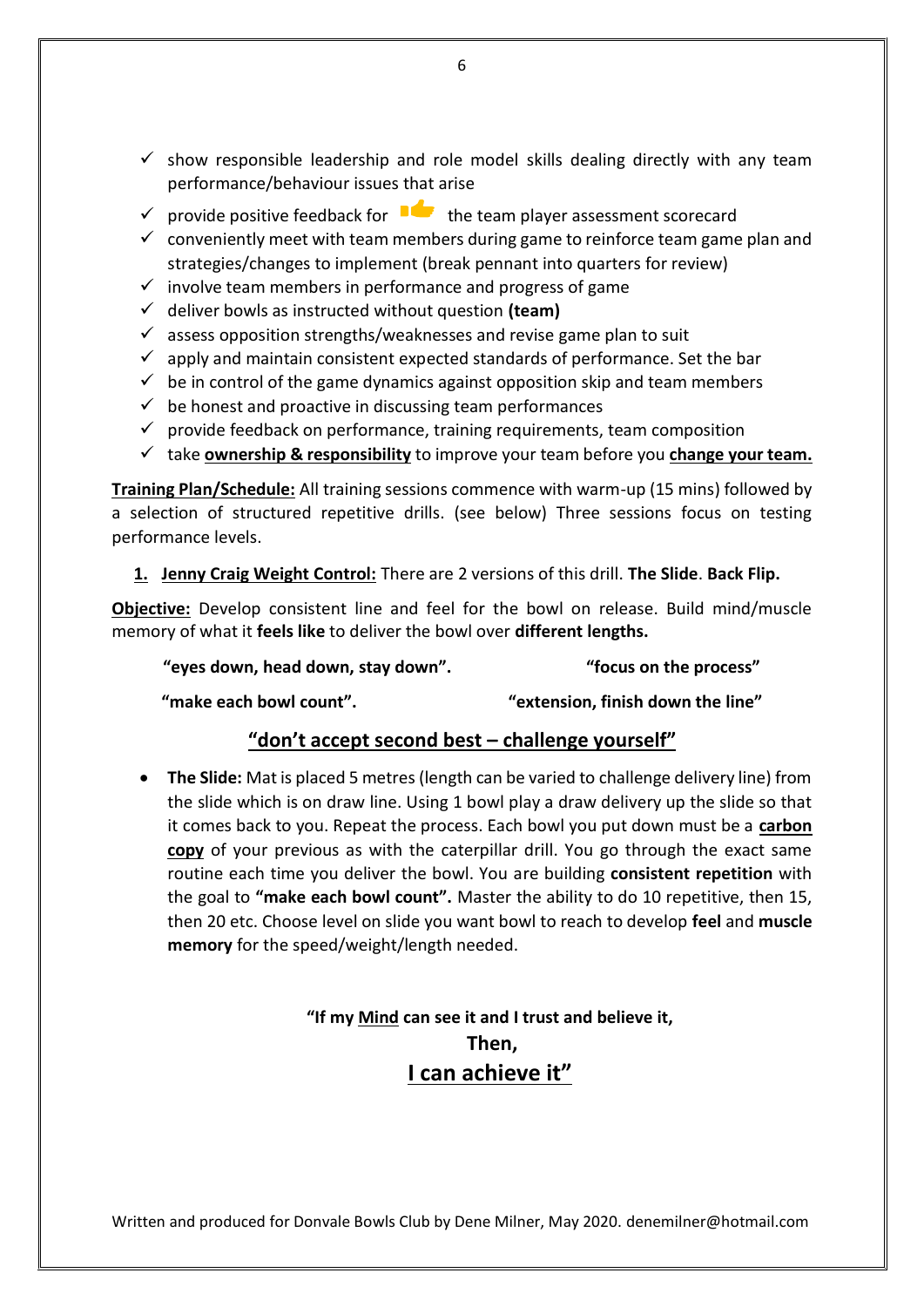

- **The Slide**
- **Back Flip (5 times):** Mat placed 7 metres from the ditch. Use 4 bowls. Practice one hand. Switch over to other hand next session. Deliver bowl so that each of the 4 bowls stays within the zone, not in ditch. When you successfully get all 4 bowls in the zone **back flip** playing mat twice. Repeat process. Same **repetitive routine** each time your deliver the bowl. **"focus on the process", "make each bowl count".** Each time you get 4 bowls in the zone with 1 attempt **back flip** mat twice.

**Back Flip variation:** More demanding "**land the mat**". Same as above.

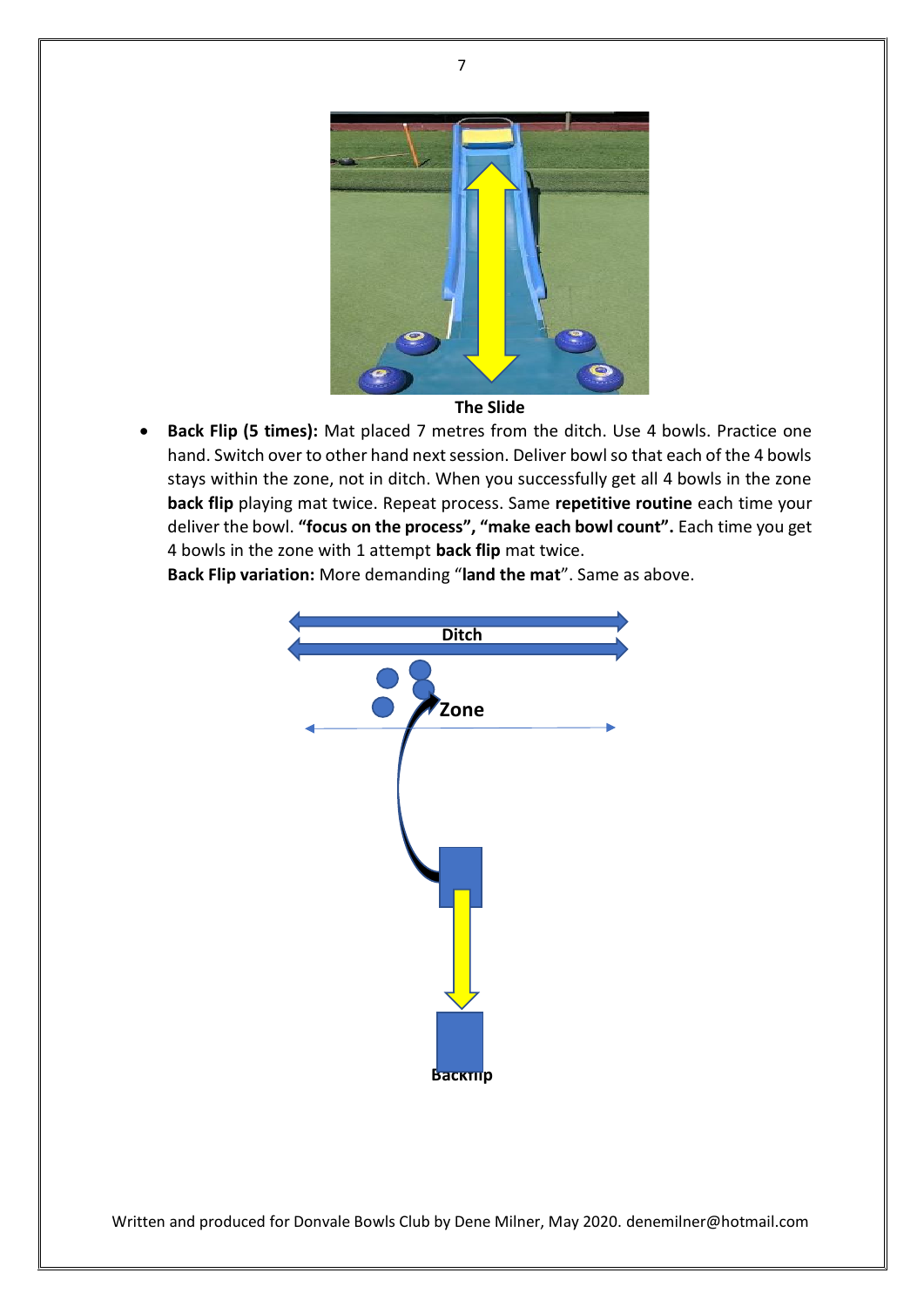

#### **Backflip**

#### **2. Stay Positive:**

**Objective:** Train for **accuracy** and **consistency** to finish in or on the positive side of the draw line. Bowls that **cross the head** finish in the ditch. Practice forehand and back hand. **Tunnel Vision** is used as a training aid to help with line consistency.

**"focus on the process". "visualisation". "stay positive".**



**Stay Positive**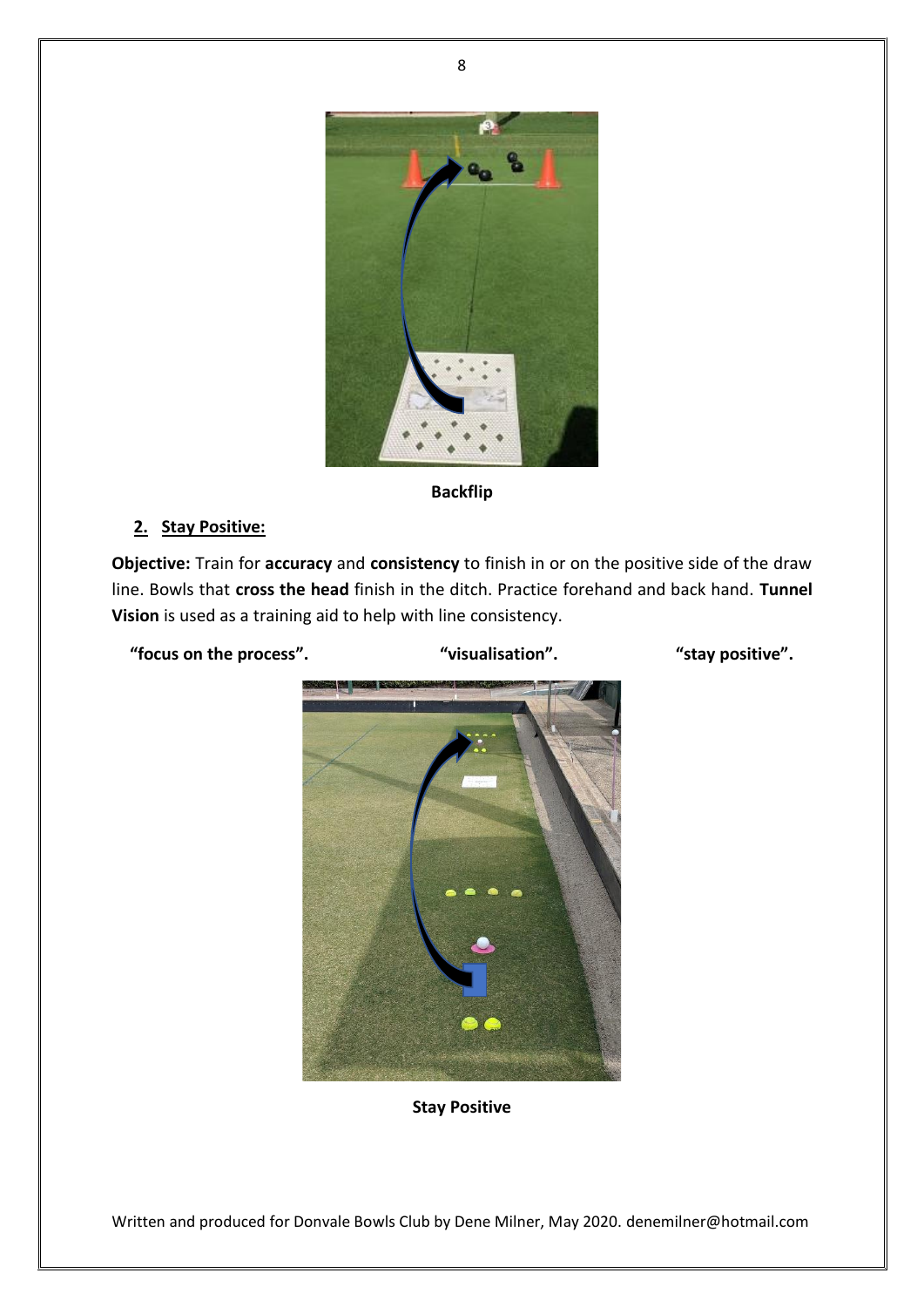#### **3. Jack the Mat:**

**Objective:** Develop consistency and accuracy rolling jack to "**land the mat zone**". Jack practice minimum and maximum length. **Performance standard.** Do not lose jack. Roll to zone 80%.



**Jack Practice**

#### **4. Nothing ventured, Nothing Gained:**

**Objective:** Every **draw** bowl must reach the **zone** through the head. Walk up and **retrieve any bowl** that falls short of the zone. **Tunnel Vision** is used to assist developing an accurate, consistent process. Your goal is to impact the head. You impact the head by **reaching the head.**

Repetitive draw bowling to reach the head **off-line**. This training activity will include 2 focus drills. 1.**Bulls Eye.** 2. **Jack in the Box.**



**Nothing ventured – Nothing gained**

• **Bulls Eye:** Draw bowl to reach the target by passing through the head. Your goal is to impact the head set up to gain an advantage. You achieve this by disturbing bowls in the head and/or picking the jack up and moving it back towards the target.

**"eyes down, head down, stay down" – "visualise"**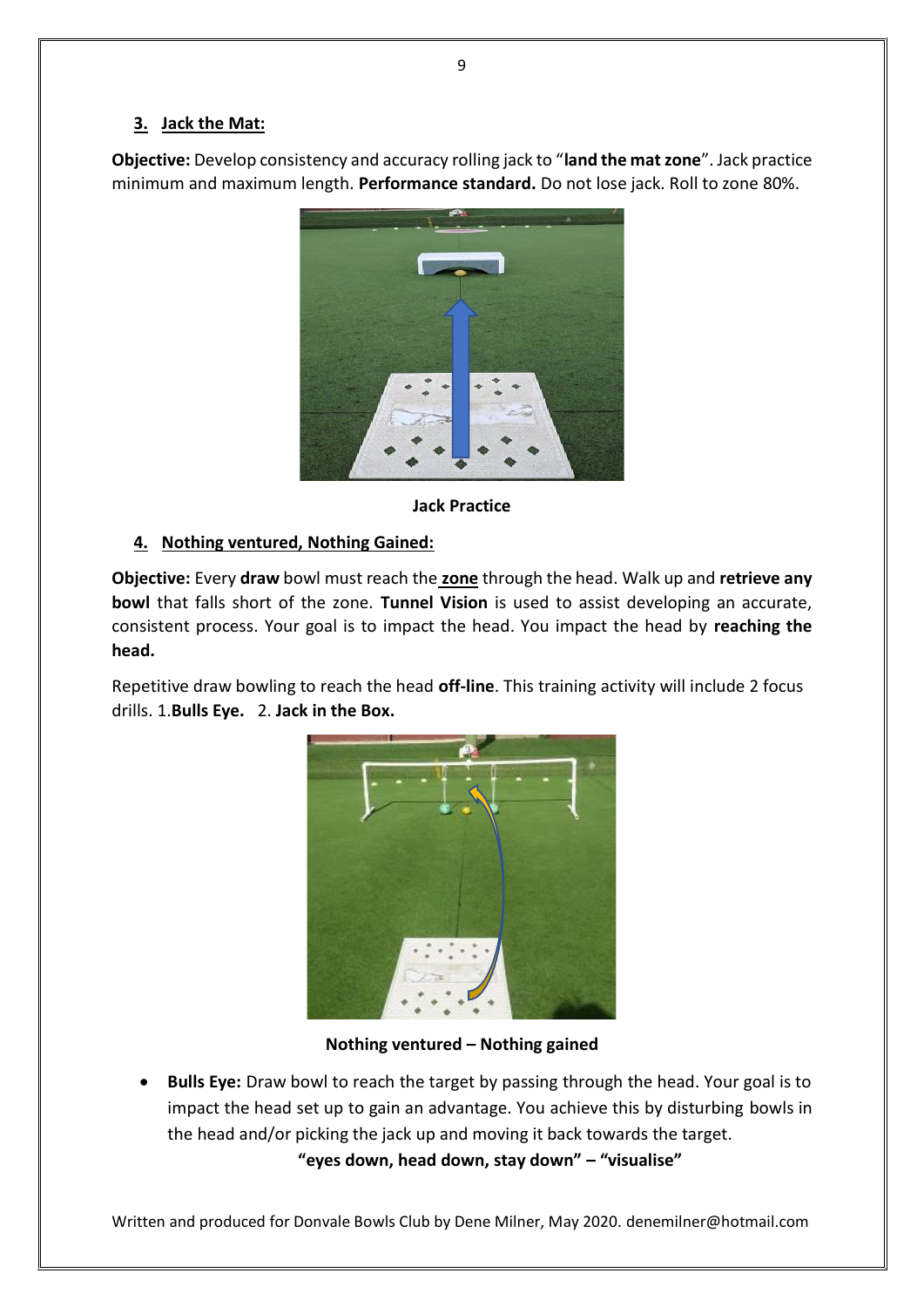

**Bulls Eye**

• **Jack in the Box:** This is a more challenging and exacting drill. Draw bowl to reach the target. In this process pick up the jack and land bowl and jack in the box. If you can

achieve this outcome give yourself a  $\blacksquare$ . You have just sent the selectors a message.

### **"accept the challenge"- "learn from experience" "focus on the process – the result will take care of itself"**



**Jack in the Box**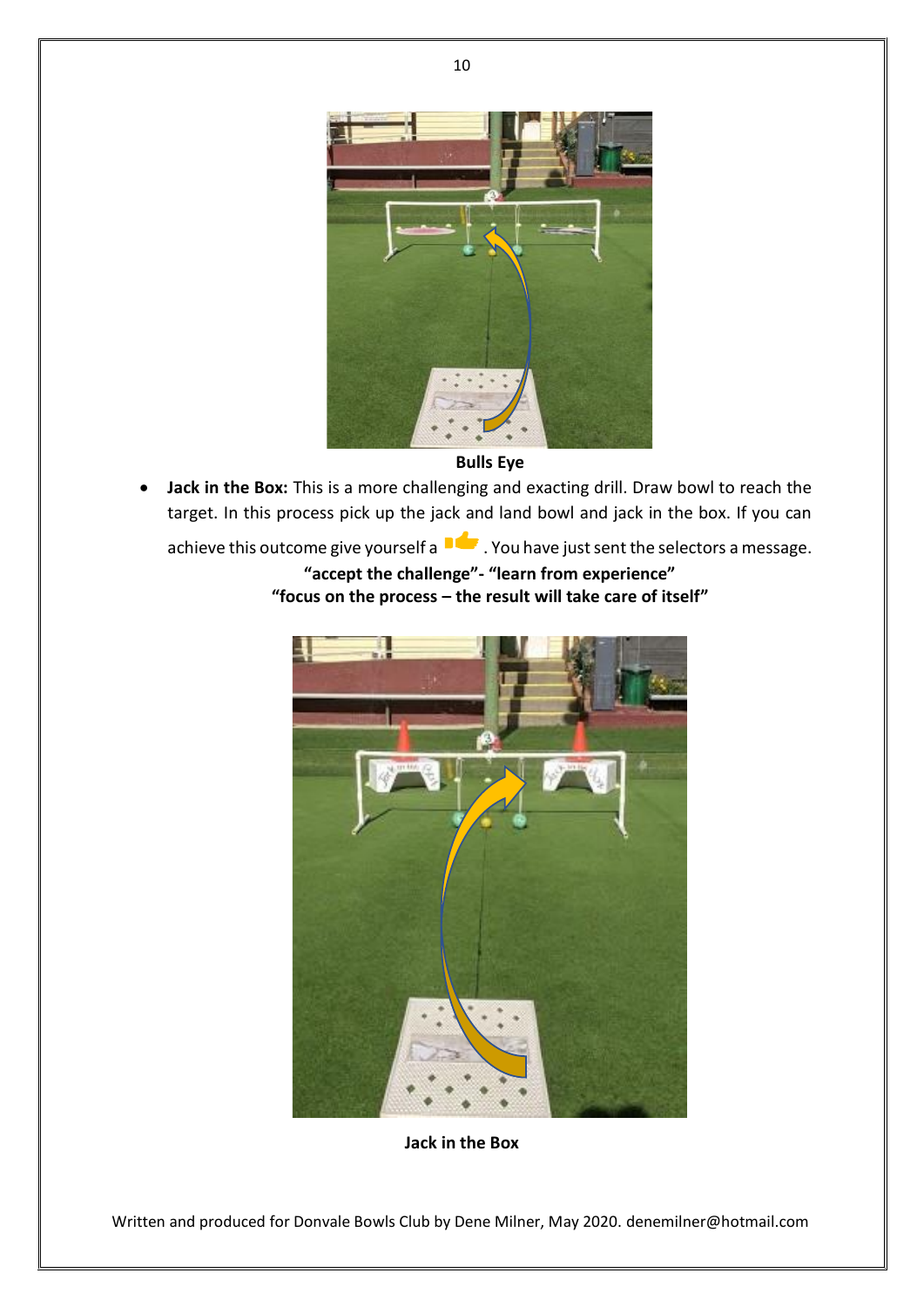**5. Land the Mat:** This is the most fundamental and important bowling skill. Learn to consistently draw bowls in the **land the mat zone.** Training uses various techniques/resources to teach participants the **art** of being able to consistently place bowls strategically in the **land the mat zone.** Training focus will concentrate on minimum and maximum lengths. **Land the Mat Challenge** (page 20) illustrated below.



**The Zone - Land the Mat score target**

Training is designed to assist bowlers develop a consistent methodology, process, technique to refine **their bowling action** (video feedback from test) and **thinking** to achieve sound, consistent processes, technique. **Train the brain** should underpin all your training and playing.

**Getting the essentials right:** (**mindfulness**)Training will focus on the key fundamentals to be a consistently good bowler. **Keep it simple. Just get the line and length right.** Know what you should be doing, enjoy what you are doing, set standards and see yourself improving against the set standards. **Learn to visualise**. Believe in it and trust it through disciplined training. **"to realise you need to visualise"**. It will give you confidence, enjoyment, a willingness to go above and beyond. The real secret to **your** improvement and success is your **attitude,** the level to which you **take control of your own destiny**, and the extent to which you take **control of your thought processes** (mind thinking). Going above and beyond requires **countless extra hours of training you put in.** Set goals, standards in the pursuit of excellence. This requires repetitive **"practising of good habits".** Get your **thinking right. (make each bowl count)** The ability to **know**, **control thought processes** are the **ultimate keys to success.** Learn how and when to **switch on** and **switch off.** Once the bowl has gone the result has already been decided so, "**train the brain"** to be **ready for action**. What is happening above the shoulders, **your mind**, determines and controls everything that you do. **Your coaches can only take you so far. The rest is up to you.**

#### Diagram 1 Land the Mat.

- 1. Sets a Standard of Expected Performance
- 2. 2/4 bowls must finish behind jack. Game Plan
- 3. Establishes training discipline. **Walk up and retrieve any short bowls.**
- 4. Focus on minimum length and maximum length.
- 5. Focus on the pre-delivery and delivery process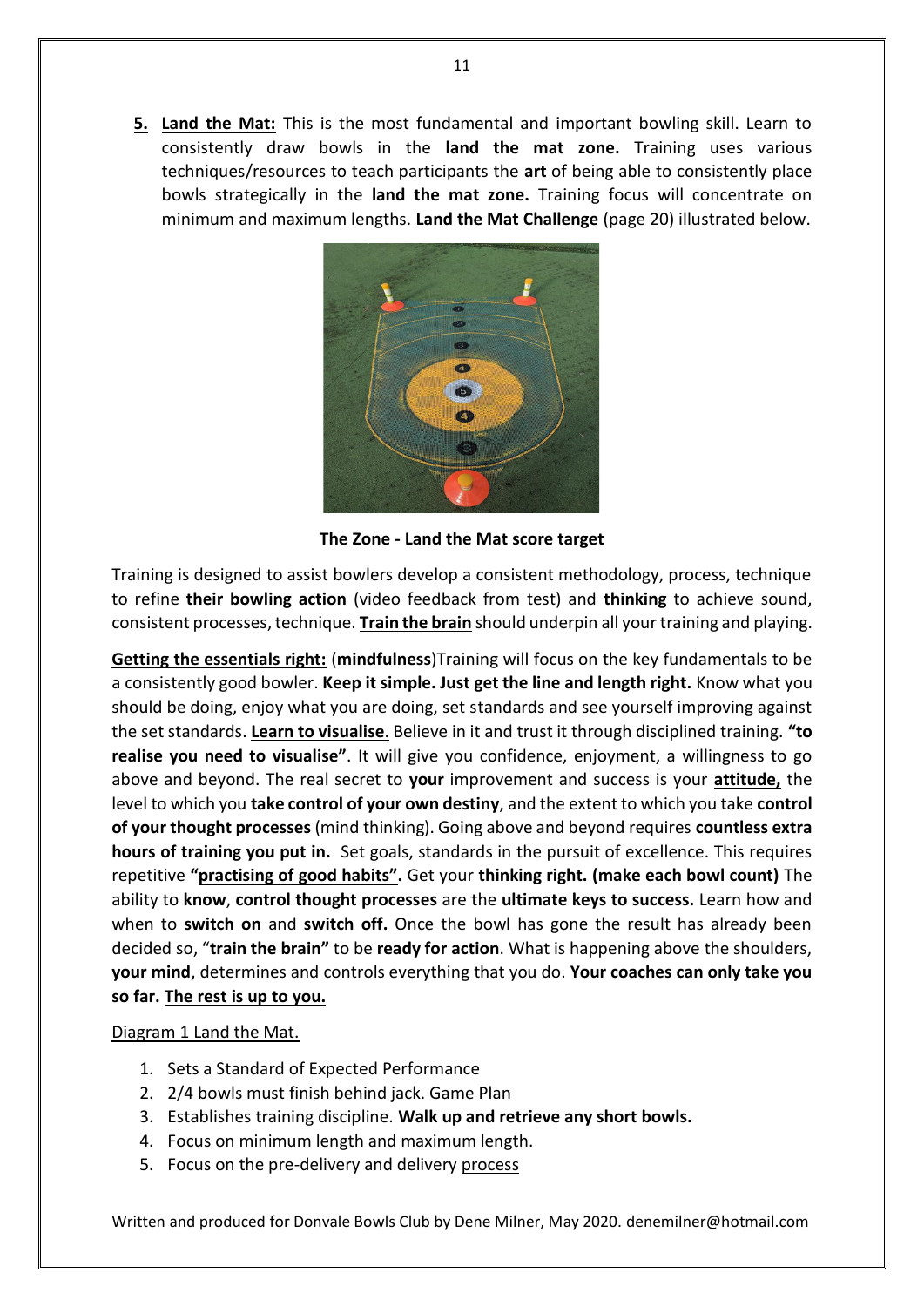- 6. Focus on visualisation, line. Tunnel vision, slide support drills. **Perfect this technique.**
- 7. Focus on "eyes down, head down, stay down". Pre-deliver and delivery technique.
- 8. Focus on pendulum, full body motion, momentum swing, the **finish**
- 9. Focus on make each bowl count. **Hone the zone**
- 10. Focus on muscle memory. What does it feel like? Depth perception. (weight)



## **The Zone - Land the Mat (diagram 1)**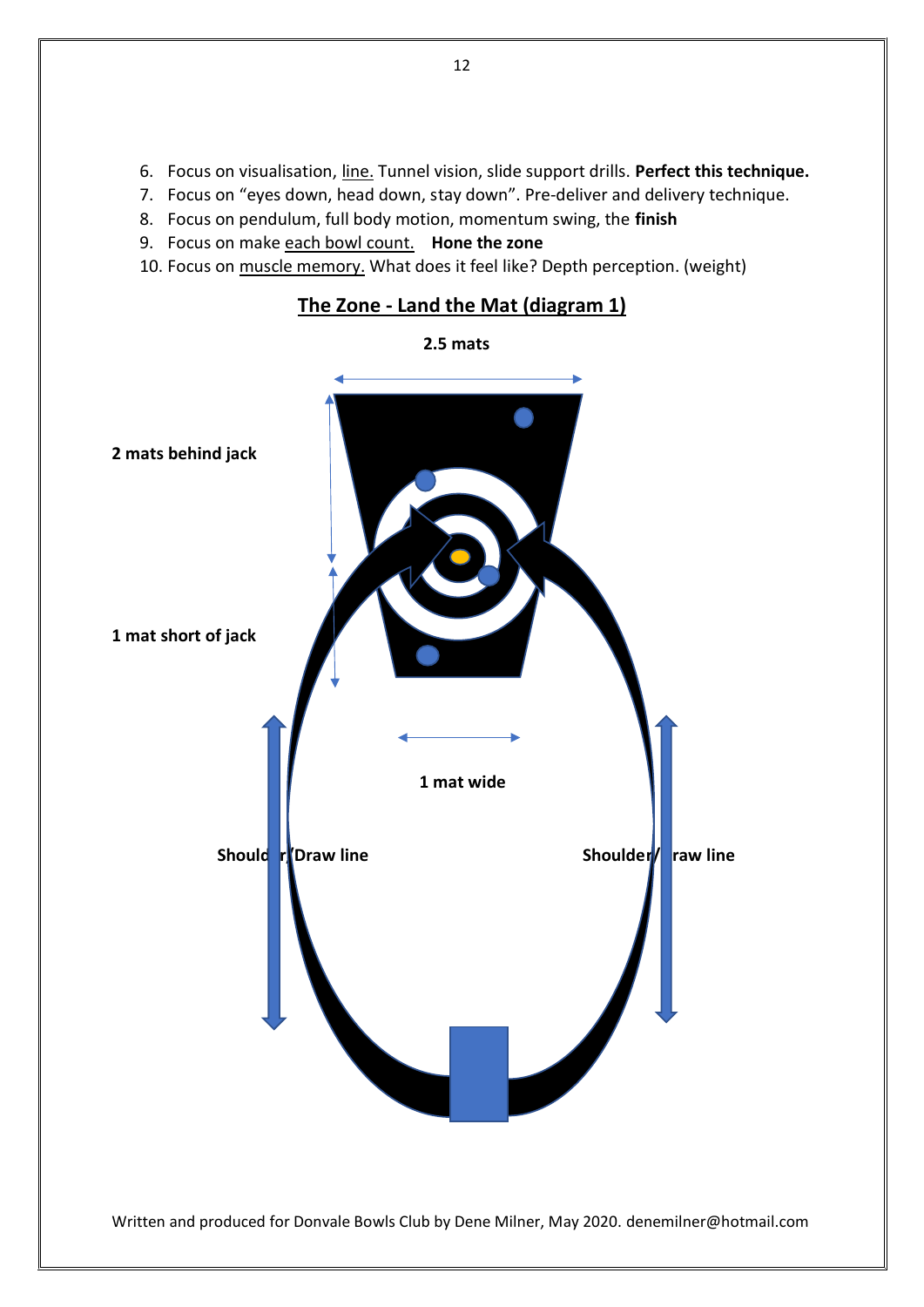#### Things to be mindful of.

- 1. In sport you need to have an intimate knowledge of and understand your tool/s of trade. How does the bowl feel in the hand? How does it behave/perform on the green running surface conditions? Your mind, body, feet, hands, bowl are your weapons.
- 2. Where along the draw line does your bowl start to turn? Bowls turn around 2/3rds of the way up the green. Will vary with different bowl. Work on between  $65 - 70$  % over bowling length. On a short end say 22 metres you can expect somewhere around 16 metres, medium end 27-29 metres around 19 metres and long end 34 metres around 22 metres. This information helps to visualise and calculate where you need to get your bowl to (**depth perception**) on the draw line to achieve the result you want. This process of **visualising** where to **hit** the draw line is in my view the important focus for determining **weight. (depth perception) "to realise you need to visualise – then do". It just feels right - muscle memory recognition - connect the mental & physical zones**
- 3. A point of difference perhaps between myself and others is the consideration regarding weight. I do not think weight I think line. Where my bowl finishes links to the line I have visualised and the point on the draw line that I want my bowl to get to for the turn. It then comes down to my pre-delivery and delivery technique, visualisation, body motion, flow, rhythm, balance on the mat, extension. I find **weight is about feel**. It is instinctive. **Weight is body motion memory messaging developed through repetitive structured training.** We know when the bowl has left the hand that **this just feels right.**
- 4. My preferred delivery technique is based around the pendulum swing. I am not a push bowler. For short end start low, stay low. As the length increases start higher with body position and motion and stay higher. **The 5, 4, 3 o'clock Danny principle**. Watch a golfer hitting with driver and then pitching wedge to the green. Body positioning, feet and flow help provide a momentum shift for controlling length/weight.
- 5. I place high value on straight arm position, taut wrist, hand, fingers with delivery technique. Important focus on a fast-paced green together with staying down, extending action down the line. The fingers on a quick green fine tune where you want your bowl to get to on the draw line. Slow green use more full body motion with the swing.
- 6. You can focus on weight as much as you like but if you do not have the right line you do not get the expected chosen result.
- 7. **Visualisation**. Making the right line assessment is the key. **Visualisation is the vital key to getting it right.** You need to make a slight adjustment to the draw line when you change from short end to long end and anywhere in between. Diagram 2 The Draw Line
- 8. Diagram 2 demonstrates targeted points of impact along the draw line from short end to long end to **"Land the Mat".** Visualise the line from mat release and point of impact along the draw line you want your bowl to begin its main turn phase to finish in the **"Land the Mat"** Zone. Focus on your pre-delivery and delivery routine. **"eyes down, head down, stay down"** Make sure your attention is on your line of delivery **"nothing else matters"** and you finish your delivery pointing down the line. Adherence to a strict technique and routine coupled with controlled thought processes will produce more consistent bowls.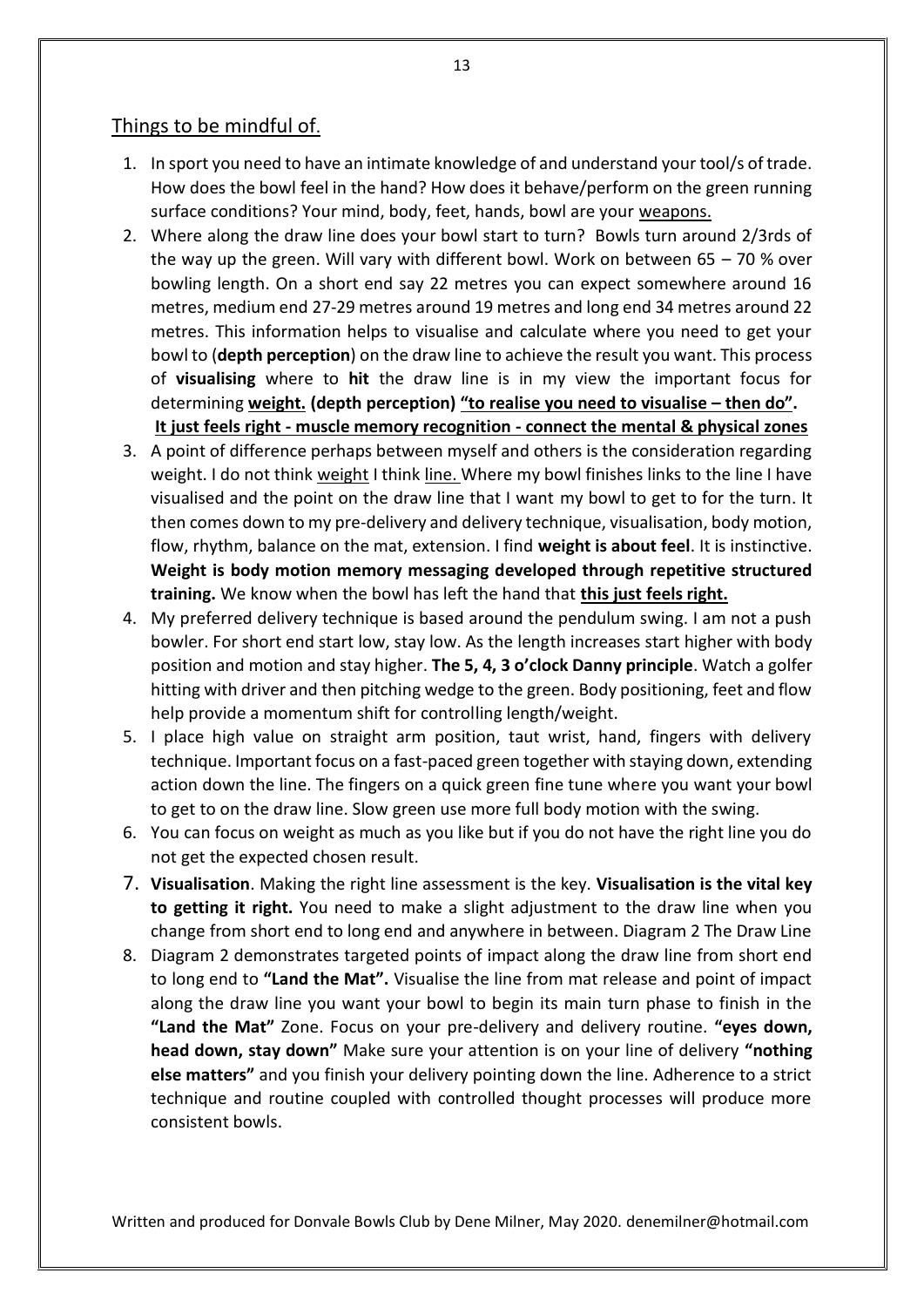

## **The Draw**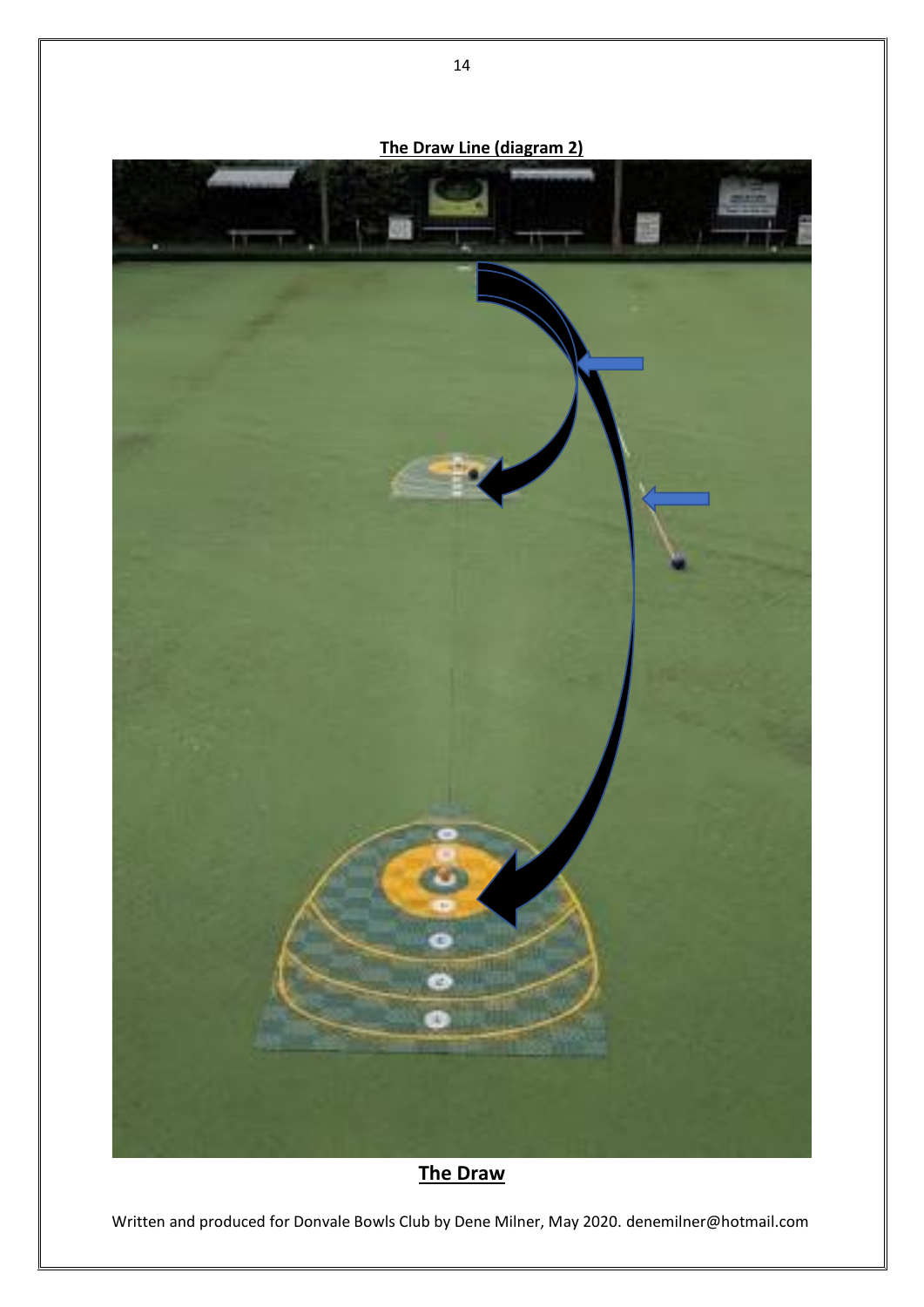**Skill Training Focus:** T**hink** about what you need to do. It begins from the time you pick your bowl up until release. This **process (mental zone focus)** determines the **outcome/result (physical zone).** Once it is gone **"it is gone".** This **concentration span** varies between bowlers. It should be completed within about 15 seconds. If you are going much beyond this time limit you are **over-thinking and complicating the process.** This process involves 4 phases,

• Pre-delivery routine-----Visualisation-----Delivery-----Release/finish

This 15 second **mind mat-ters** process determines the **outcome/result.** It involves shot selection, hand to play, placement of bowl in hand, visualisation, approach to mat, placement of feet in position on the mat, preparing delivery stance, technique, release/finish. All of this within about 15 seconds**, the most important phase you spend each time you play a bowl.** This process is something you must **practise and perfect.** This is what you will train for. Your **attitude, commitment, focus** each time you go out onto the green is to make sure that you **"make each bowl count".** Nail the process so that it **becomes a habit.** Train the brain to **"hone the zone".** This is the special place you take yourself to each time you bowl. When you are in the **zone nothing else matters.** Become a Happy Gilmour. These are the goals: **controlled thinking**, **concentration, zone focus**, **attitude, commitment, expectations, performance standard**. Adopt these and you will become a more competent, better bowler.

Illustrated below are some examples of delivery technique. Permission was given from relevant sources to use these profiles.

- Olivia Slade. Heathmont Bowls Club. Photo pennant finals 2018-19 season. Olivia was 14 playing in the  $4<sup>th</sup>$  division pennant side. Season 19-20 Olivia promoted to leading in Heathmont second side Division 2. This side played finals missing out being promoted to Division 1. Olivia has developed a sound delivery routine reminiscent of Jesse Eva, "Elbows Squad" 15 years ago. Jesse was a beautiful bowler reaching national level heights. Jesse won two national junior titles in 2002/2003. I referred to her as "The Ballerina". Lachlan Tighe likened her delivery process to Tai Chi.
- Malaysian Safuan Said, won two medals at the 2008 World Championships in Christchurch, New Zealand capturing Gold in men's singles and bronze in pairs. He also won singles gold at the World Cup in Australia in 2008.
- Maddison Fennell, State junior champions team and Australian NTC squad member practices her delivery technique.

## **"everything that is going to happen starts and finishes from the mat"**

Below are key features of each bowler's delivery technique. They underpin what you should **focus on** and **practice,** not necessarily replicate. The delivery technique you develop and refine belongs to you. Whatever this becomes must be **consistent repetition.** Accuracy and consistency are the product of doing the same thing **over and over.** This process is implanted in your **brain** just like driving a car or cleaning your teeth. It becomes a **good habit.**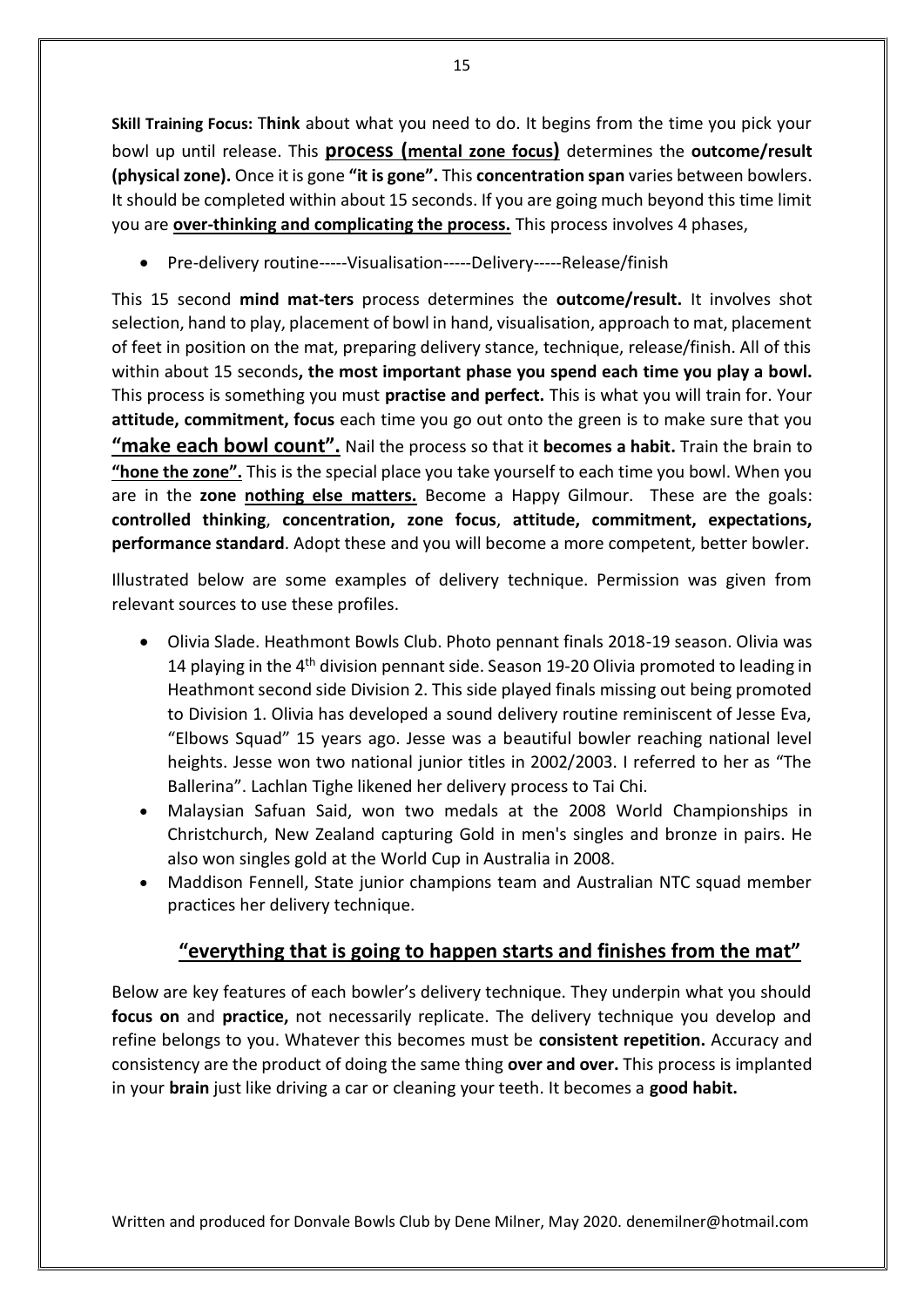# **Focus on the Process**

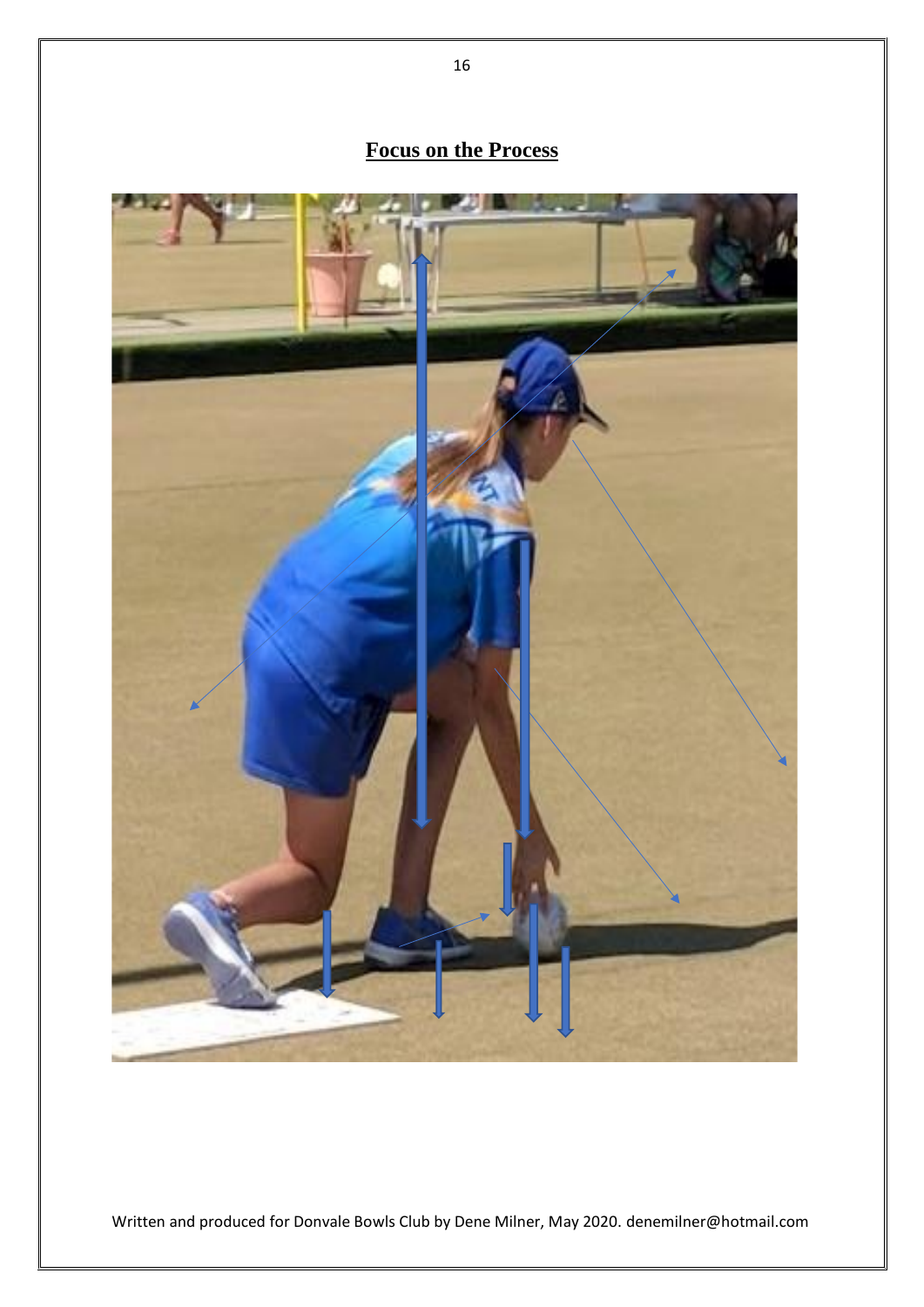# **Compare the Pair**



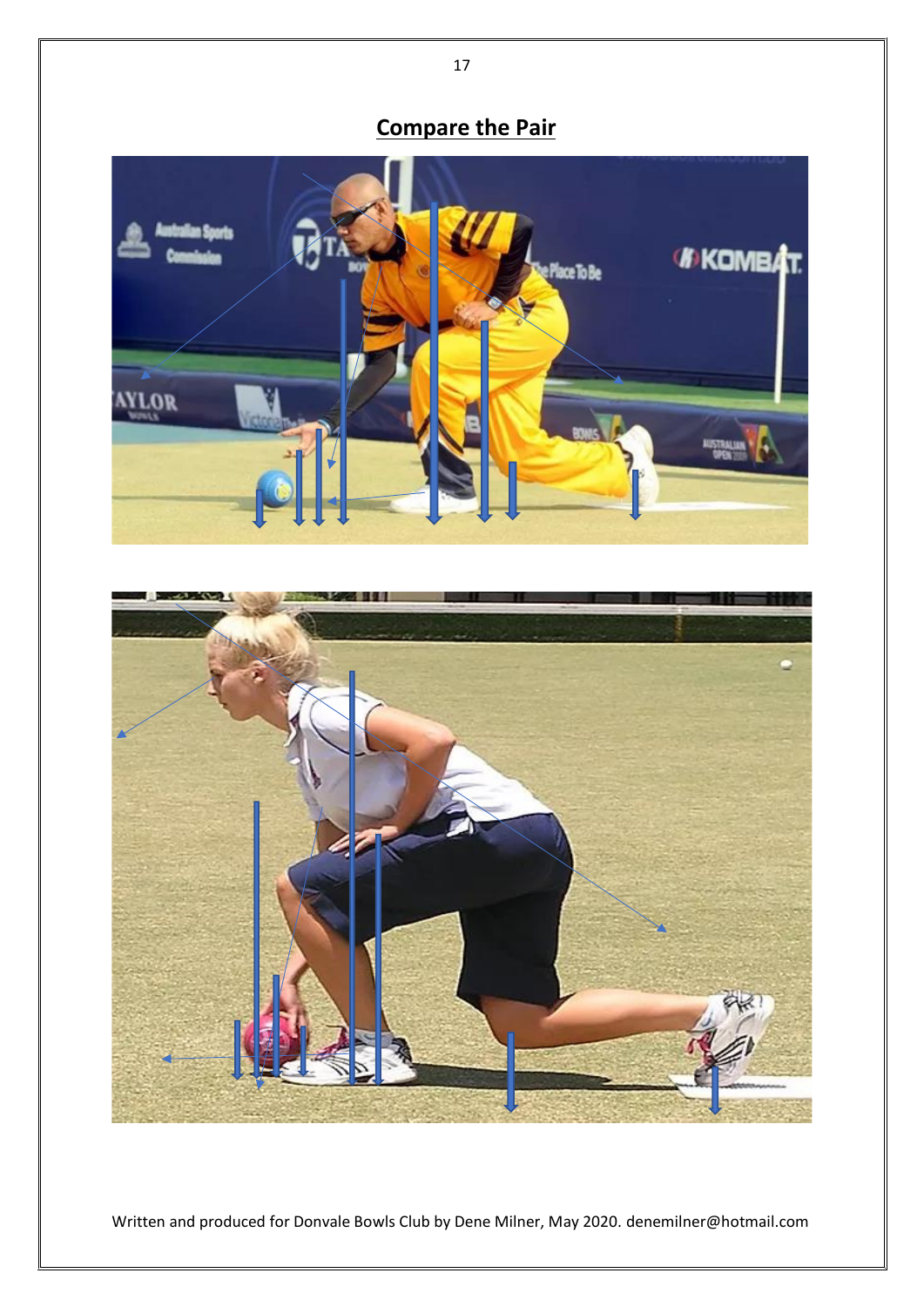**Delivery technique essentials evidenced from the photos:** There are slight differences and variations between each of the three bowlers. Close examination shows that all three bowlers however execute the fundamental prerequisites that underpin what you need to focus on to produce consistent, accurate draw bowls.

- Foot firmly planted on the mat
- Knee well bent almost touching the ground. Right upper leg is vertical. Dropping the knee brings the whole back portion of the body down helping to provide strong balance. Right leg and left leg are parallel in sync.
- Alignment head through the back is straight between 35-45 degrees. Shoulders square.
- Centre of gravity is nicely proportioned across whole body motion. Dropping the knee positions upper body lower to the ground preventing a forward lunge. A forward body position contributes to you over balancing and falling from the mat.
- The "eyes have it". Head down, still/balanced with eye focus on the line.
- Left hand on left knee provides body support and contributes to keeping good balance.
- Lead foot is firmly planted on the green with foot pointed down the delivery line. The step forward is short of a full step. The length of step forward varies between bowlers depending on the foot spread used on the mat.
- Wrist is held back, taut providing greater strength and release control from the hand.
- Key fingers are spread evenly around the bowl providing good positioning and up-right control of the bowl enabling a good feel and touch on release. The fingers are important in fine tuning control of speed/weight. The fingers provide **sensory feedback** to the brain that this process **just feels right.**
- The bowl is released in a perfectly upright position neatly and firmly on the running surface of the green. Consistent clean upright release is important to prevent wobble which impacts on consistent speed/weight and line
- The right arm is straight providing minimum movement of parts causing undue movement through the swing for control strength and feel. The more parts you move in your delivery the more the chance you introduce **inconsistencies into your process**.
- The swing and bowl release is well controlled. Your bowl should be released cleanly close to the toe of your leading foot. Too early behind the lead foot or too late in front of the lead foot affects speed/weight.
- Finally. **"eyes down, head down, stay down".**

#### It is all about **"practising good habits"**

" All three bowlers focus and pay attention to **"eyes down, head down, stay down".** It is important with bowl release to stay down and finish action with extension down the line.

## **"focus on the Process the Result will take care of itself"**

#### **"don't be outcome driven be process driven"**

To assist the development of a consistent sound process, several training materials have been produced. These are available at the club for all training sessions. I encourage you to make use of these resources. Included in your training, time should be spent doing jack practice.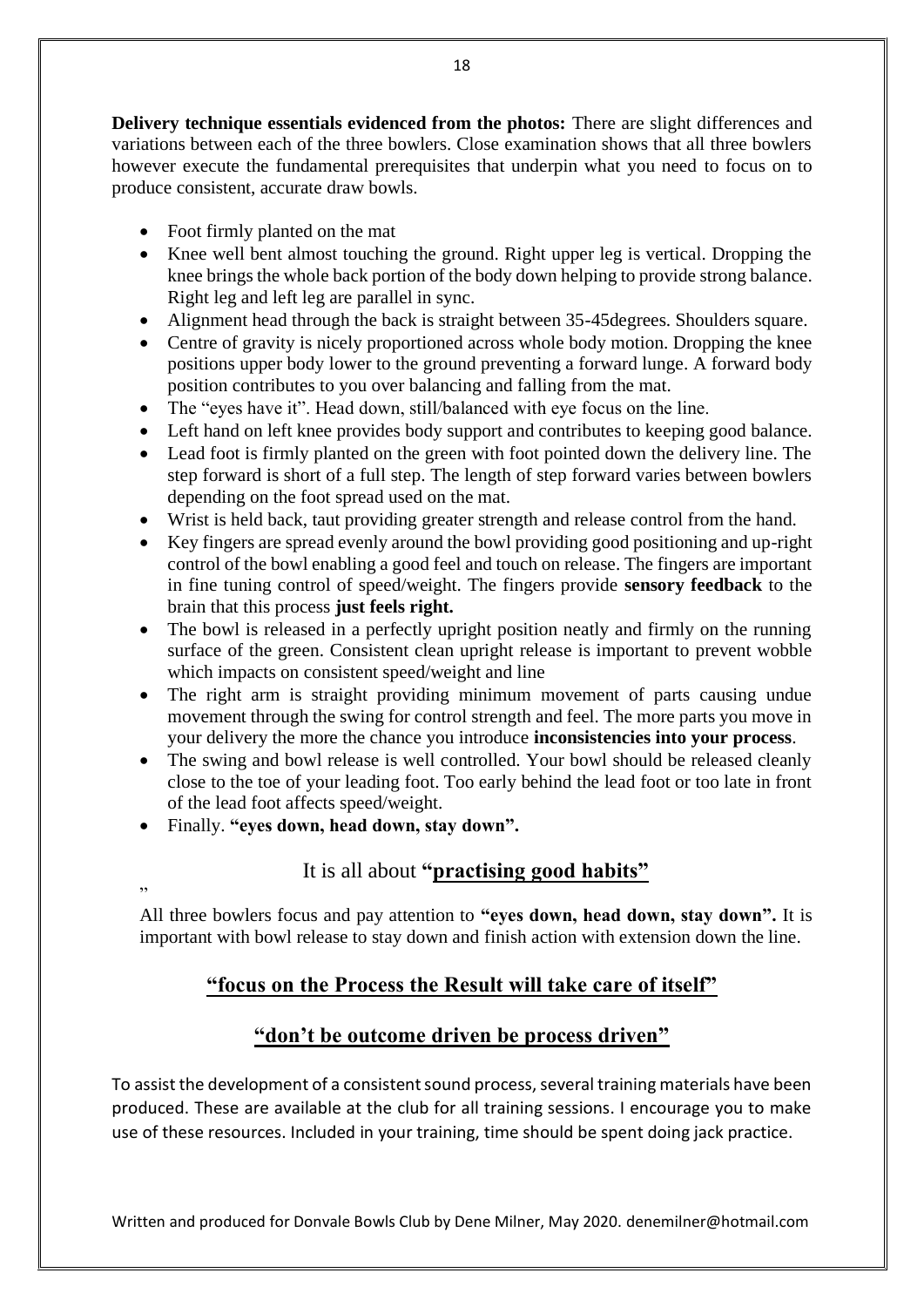#### **Hone the Zone – Train the Brain**

There are two (2) ways of thinking about the Zone and how it applies to bowls.

- **1. The physical zones.** The target area on the green **(draw line)** that you visualise and where you want your bowl to finish **(land the mat"**. The training drill is **"Land the Mat".** Your goal is to consistently land the mat over different lengths. Landing the mat is the **outcome, the result** of what you do down the other end of the green.
- **2. The mental zone.** This is the place you take yourself to in preparing and executing shot selection. It is the **process** you put yourself through each time you deliver the bowl. I call this the **Happy Gilmour** moment. This is the most important time you will spend on the green. Nobody can be expected to concentrate for 100% during training or in a game. But what you must train yourself to do is to have the ability and capacity to **switch on** and **switch off** when it **matters.** Train yourself to know how and when to take yourself to that special place, that **moment in time** when all your thinking is focussed solely on the task at hand. The **Happy Gilmour** moment.

Each time you put a bowl down **(training)** your thinking needs to focus on **"make each bowl count".** This starts with the way you train. Condition yourself at training to be disciplined in maintaining a deliberate and consistent process. On game day when you are challenged by any given situation you will be able to reflect on and draw from those training drills that you have developed conditioned responses from. In the movie Happy Gilmour, Happy takes himself to a place of contentment where emotions and frustrations are put to one side. Happy visualises the shot and in a calm and collected moment in time executes the impossible.

On the bowling green you have upwards of 15 seconds to become a Happy Gilmour each time you bowl, where all your thoughts are positive and focussed on the process – the **Now. Nothing else matters.** Train the brain to switch on and then switch off. During a pennant game this means you will take yourself into **The Mental Zone** around 46-54 times given rollup and dead ends. Over a 4 hours game this is about 15 minutes, 6% of game time.

In a singles event which could be over 30 ends and take 3 hours you need a dedicated, committed and focussed **concentration span** of 30 minutes about 17% of game time three times more demanding than pennant.

There are different levels of focus and concentration where you seek to gain an advantage over your opponent. You need to find time to relax, tune out and **re-charge the battery** so that when the moment arises you are fully charged, right and ready to perform. During that time never dwell on the past, if only, the what if, the unlucky turnover. The only thing that is important and matters is the bowl you have in your hand and what you need to do with it. Switch on, focus on the **now** the **present.** Remind yourself to **"focus on the process".** When you pick up your bowl in those 15 seconds tell yourself **"make this bowl count"** and think only **"eyes down, head down, stay down".** Apply this discipline to each time you train, each time you compete and more-often-than-not the result will take care of itself. **"Train the Brain".**

Actress Sharon Stone had a stroke at age 41. Now at age 62 she said 'my speech, hearing, walking, everything gone. When you get to re-build your brain, you can make better choices".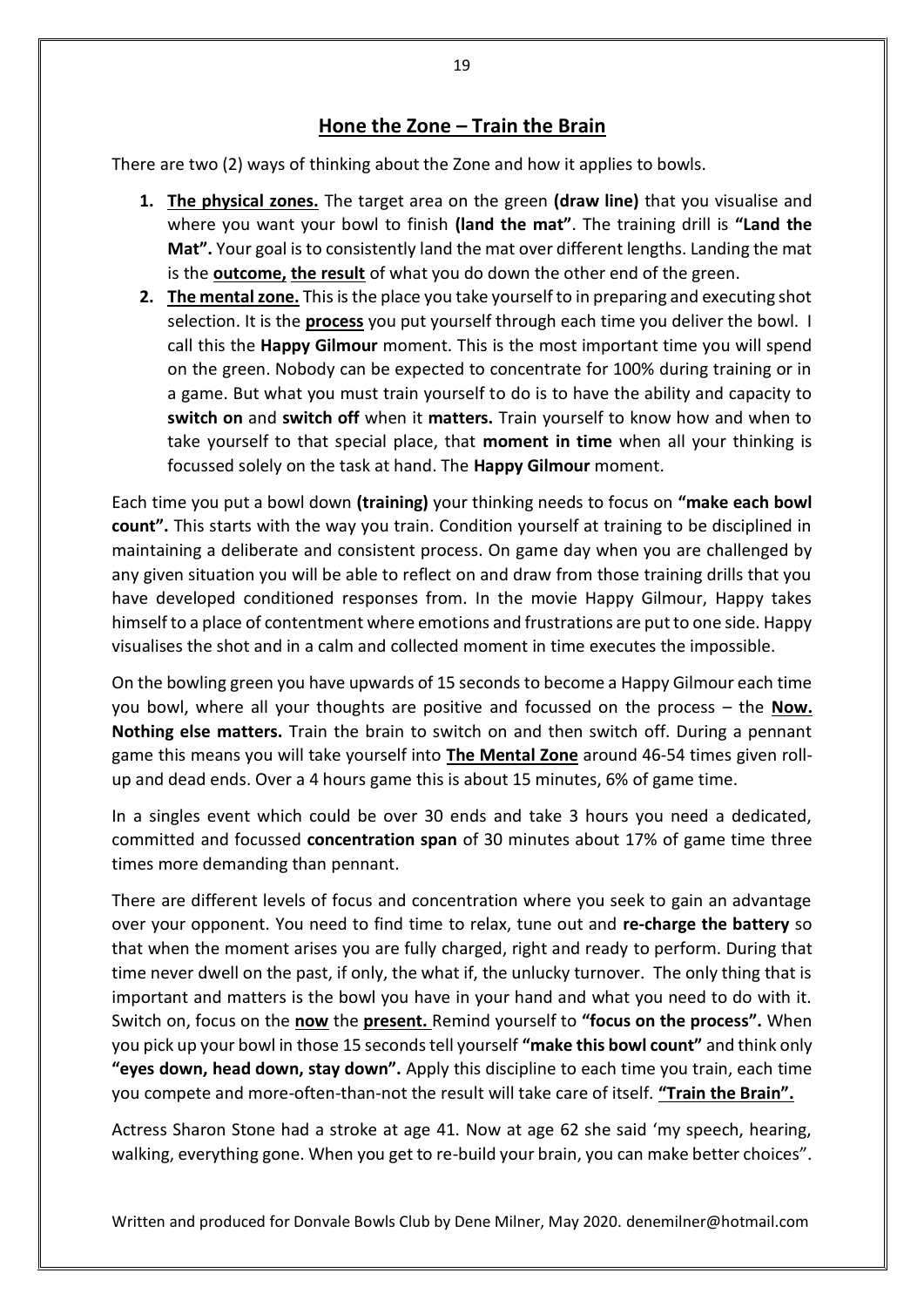## **Hone the Zone Challenge (test your skill)**

The training program has been designed to focus on the essentials around developing a sound delivery process with consistent line and feel for the delivery. It hinges on three important criteria and underpinned with **standards of expected performance.**

- "know your role, accept your role, play your role",
- know and understand the four (4) delivery process elements,
- disciplined, consistent application of process "make each bowl count".

You should regularly check how you are performing. Learn to identify your **strengths** and **weaknesses.** This gives you a focussed training plan to work on. Every training session/level of competition should involve standards based around some type of feedback. Using a score card is one technique. This drill is just one that you can set up and use.



This Mat has score zones. Play this game on your own or compete against another player/s.

**How to play and score:** (I introduce a money incentive for best score, it costs \$1 or \$2 to play)

- mats are set up over agreed length. I focus on minimum and maximum
- you can play a 3 bowl or 5 bowl game
- 1 or 2 bowls to be forehand in any order
- 1 or 2 bowls to be backhand in any order
- Your 3<sup>rd</sup> or 5<sup>th</sup> bowl is a bonus bowl. It is your last bowl. Play either forehand or back hand
- your  $3^{rd}$  or  $5^{th}$  bowl scores double points (4 for the jack and double the zone score)
- all bowls are draw bowls
- you score 2 points each time you touch the jack. The Jack is re-spotted each time it moves
- you score the number of points for the zone your bowl finishes in. You score the higher number should any part of your bowl cut the line
- each bowl played is removed before any other bowl is played
- you can play all 3 or 5 bowls in a row or alternate between your opponent/s
- vary challenge when playing opponent by leaving all bowls where they finish and then score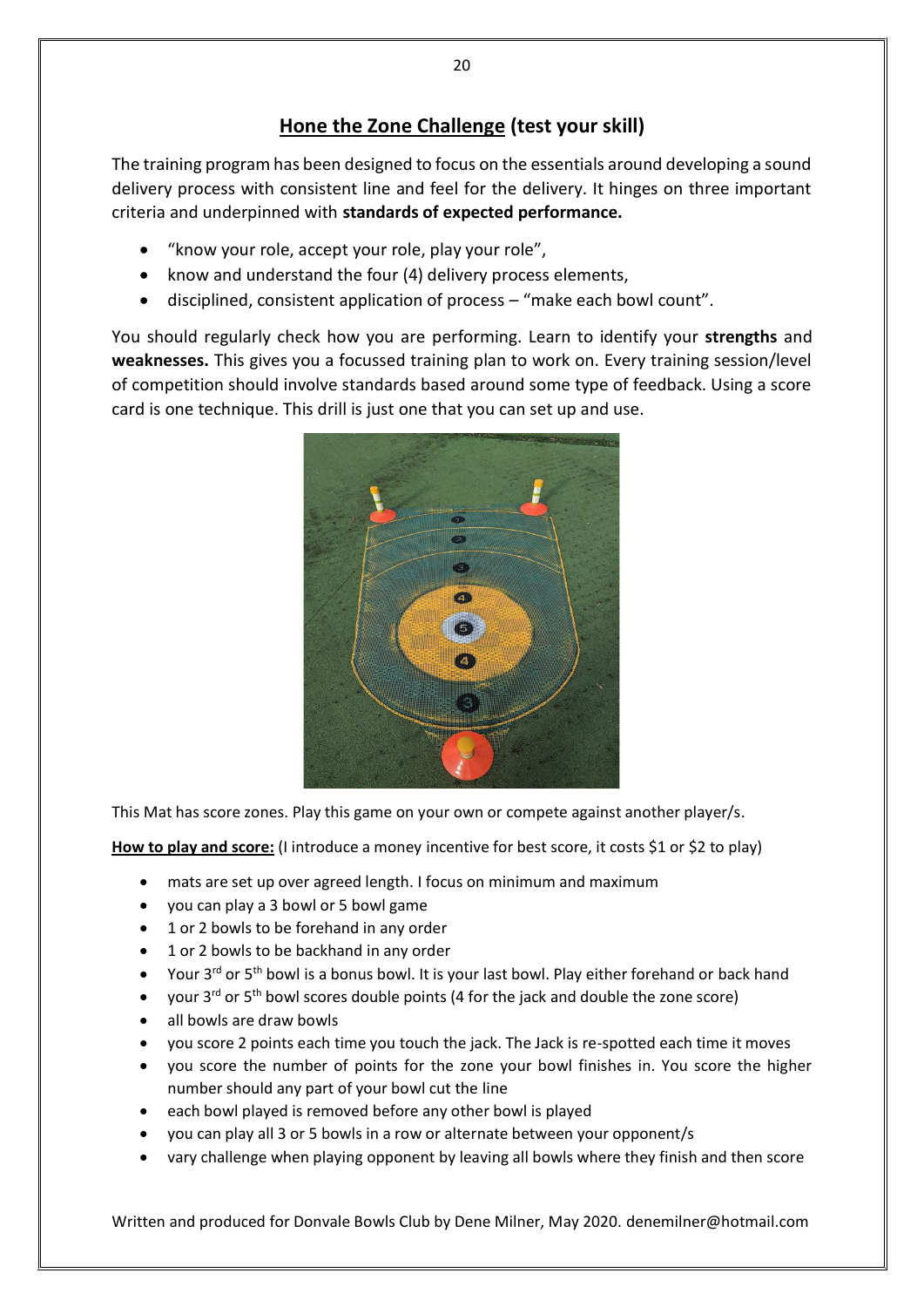#### **Sample Score Card (Game Plan)**

All organisations have some form of reporting back on performance. Before you report back you first must establish the base line **"Expected Standards of Performance" – "The Benchmarks"** against which you have feedback to **assess, analyse** and **train** to improve your game**.** You must know and understand those standards that you are expected to perform to. This score card is a by-product of my skills training fundamentals ideas. It provides game feedback that you need to focus training around.

- Give up when a delivery makes a **positive contribution** to the **game plan.** Tick the box.
- When a delivery falls short of chosen target place **S** in the box. Train feedback.
- For **consolidate, cover** and **close gate** tick the box.
- For **conversion** and **change head** bowls score **net result (+ or -)** Train feedback.
- 2 of the first 4 bowls **must finish in zone behind jack** to score.
- Score head position after **front end, each back-end player.** Feedback **team contribution.**
- Circle any poor bowl that impacts the head.